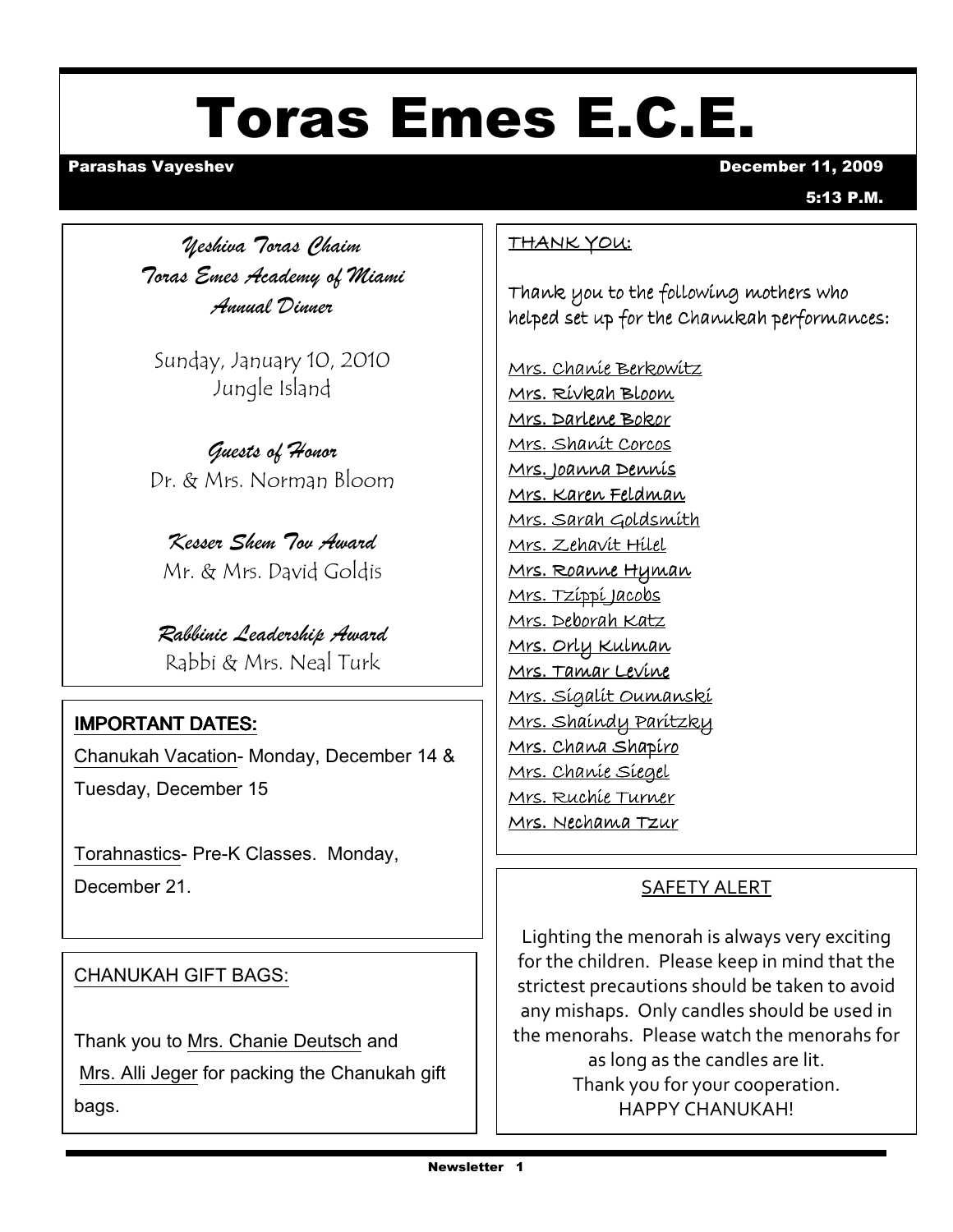## 25th Annual Dinner & Journal Campaign Update

Rabbinic Leadership Award Rabbi & Mrs. Neal Turk Kesser Shem Tov Award David & Chanu Goldis Guests of Honor Dr. Norman & Naomi Bloom

Campaign Goal \$1,000,000 Raised to date \$130,552

15,000.00 Mr. & Mrs. Jonathan Rubin 13,000.00 Anonymous 11,000.00 Mr. & Mrs. Marcos Lapciuc 10,000.00 Anonymous 10,000.00 Dr. & Mrs. Shmuel Katz 7,500.00 Anonymous 5,000.00 Anonymous 5,000.00 Anonymous 5,000.00 Mr. & Mrs. Larry Hellring 5,000.00 Mrs. Deborah Chames 4,000.00 Anonymous 3,600.00 Mr. & Mrs. Terry Chemtov 3,600.00 Mr. & Mrs. Harvey Lichtman 2,600.00 Anonymous 2,500.00 Mr. & Mrs. Ricardo Nevarez 2,500.00 Mr. & Mrs. Samuel Kacev 2,500.00 Rabbi & Mrs. Yisroel Niman 2,000.00 Mr. & Mrs. Samuel Harris 1,800.00 Mr. & Mrs. Moshe Mandel 1,800.00 Mr. & Mrs. Albert Reichmann 1,000.00 Dr. & Dr. Alexander Lurie 1,000.00 Mr. & Mrs. David Buzaglo 1,000.00 Mr. & Mrs. Menachem Baumgarten 1,000.00 Drs. Sheldon Greenberg 1,000.00 Lynn and Hirsch Families 1,000.00 Mr. & Mrs. Stanley Rosenblatt 1,000.00 Dr. & Mrs. Fred Wittlin 720.00 Mr. & Mrs. Menachem Zev Kramer 540.00 Mr. & Mrs. Gary Krim 500.00 Mrs. Rachel Kalisch

| <i><b>500.00</b></i> | Mr. & Mrs. Julius Sand        |
|----------------------|-------------------------------|
| 360.00               | Mrs. Bessie Galbut            |
| <i><b>360.00</b></i> | Mrs. Anne Lamet               |
| <i><b>360.00</b></i> | Mr. & Mrs. Yisroel Lefkowitz  |
| <i><b>360.00</b></i> | Mr. & Mrs. Shmuel Rogatinsky  |
| 250.00               | Rabbi & Mrs. Yosef Amster     |
| 250.00               | Mr. & Mrs. Jack Burstein      |
| 250.00               | Rabbi & Mrs. Edward Davis     |
| <i>250.00</i>        | Mr. & Mrs. Sander Hirth       |
| 250.00               | Mr. & Mrs. Yaakov Rosenfeld   |
| 250.00               | Dr. & Mrs. Angel Tropp        |
| <i>180.00</i>        | Mr. & Mrs. Morton aroll       |
| 180.00               | Mr. & Dr. Seth Frohlich       |
| <i>180.00</i>        | Dr. & Mrs. Robert Galbut      |
| <i>180.00</i>        | Dr. & Mrs. David Galbut       |
| <i>180.00</i>        | Mr. & Mrs. Mendy Gold         |
| 180.00               | Mr. Milton Gottlieb           |
| <i>180.00</i>        | Rabbi & Mrs. Akiva Grunblatt  |
| <i>180.00</i>        | Mr. & Mrs. Steven Jacoby      |
| 180.00               | Rabbi & Mrs. Joshua Levy      |
| 180.00               | Dr. & Dr. Dov Linzer          |
| 180.00               | Mr. Ruvain Millet             |
| <i>180.00</i>        | Mrs. Bea Rubenfeld            |
| <i>180.00</i>        | Mr. & Mrs. Warren Schwartz    |
| <i>180.00</i>        | Rabbi & Mrs. Ben Sugerman     |
| <i>180.00</i>        | Mr. & Mrs. Binyomin Yovits    |
| <i>150.00</i>        | Mr. & Mrs. Moshe Zlotnick     |
| 138.00               | Dr. & Mrs. Sidney Jakubovics  |
| 100.00               | Dr. & Mrs. Daniel Delcastillo |
| 100.00               | Mr. William Elmore, Jr.       |